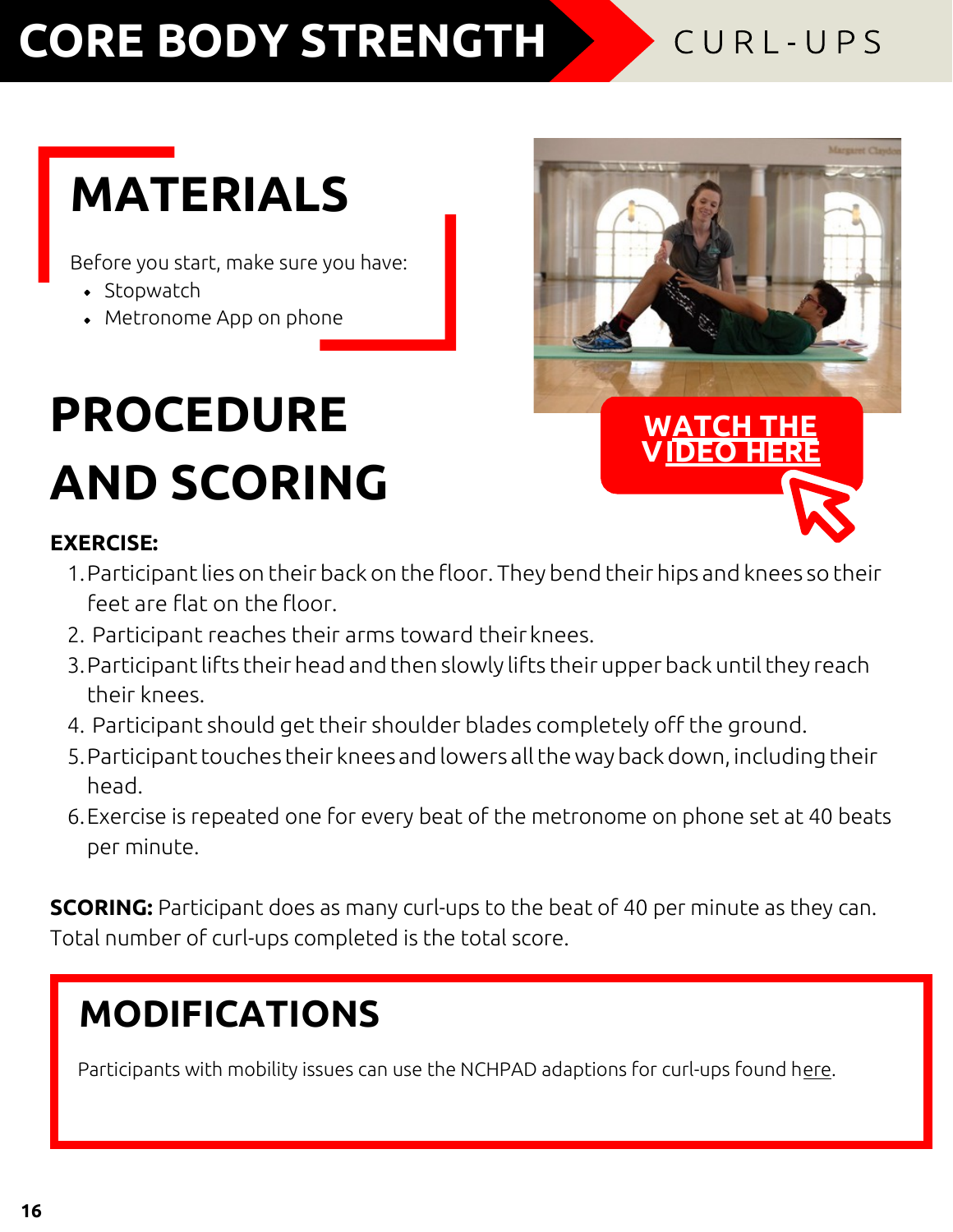## **CORE BODY STRENGTH**

#### PLANKS

## **MATERIALS**

Before you start, make sure you have:

• Stopwatch





## **PROCEDURE AND SCORING**

#### **EXERCISE:**

- 1. Participant starts on hands and knees.
- 2. Participant straightens one leg at a time and put the balls of their feet on the floor.
- 3. Participant's hands are placed below their shoulders.
- 4. Participant's body should make a straight line from their heels to their shoulders.
- 5. Participant should keep their abdominal muscles tight and their back straight.
- 6. Participant should hold this position in the correct form for as long as possible.

#### **NOTES:**

- 1. Participant should always have a straight back and should never make an "A" body shape while completing this exercise.
- 2.Stop the test when correct form cannot be maintained for 5 seconds or longer. That means when any movement such as bending, sagging or swaying occurs at the elbows, shoulders, trunk or knees.

**SCORING:** Total time until participant breaks form is recorded. After the max of 55 seconds the max score has been achieved.